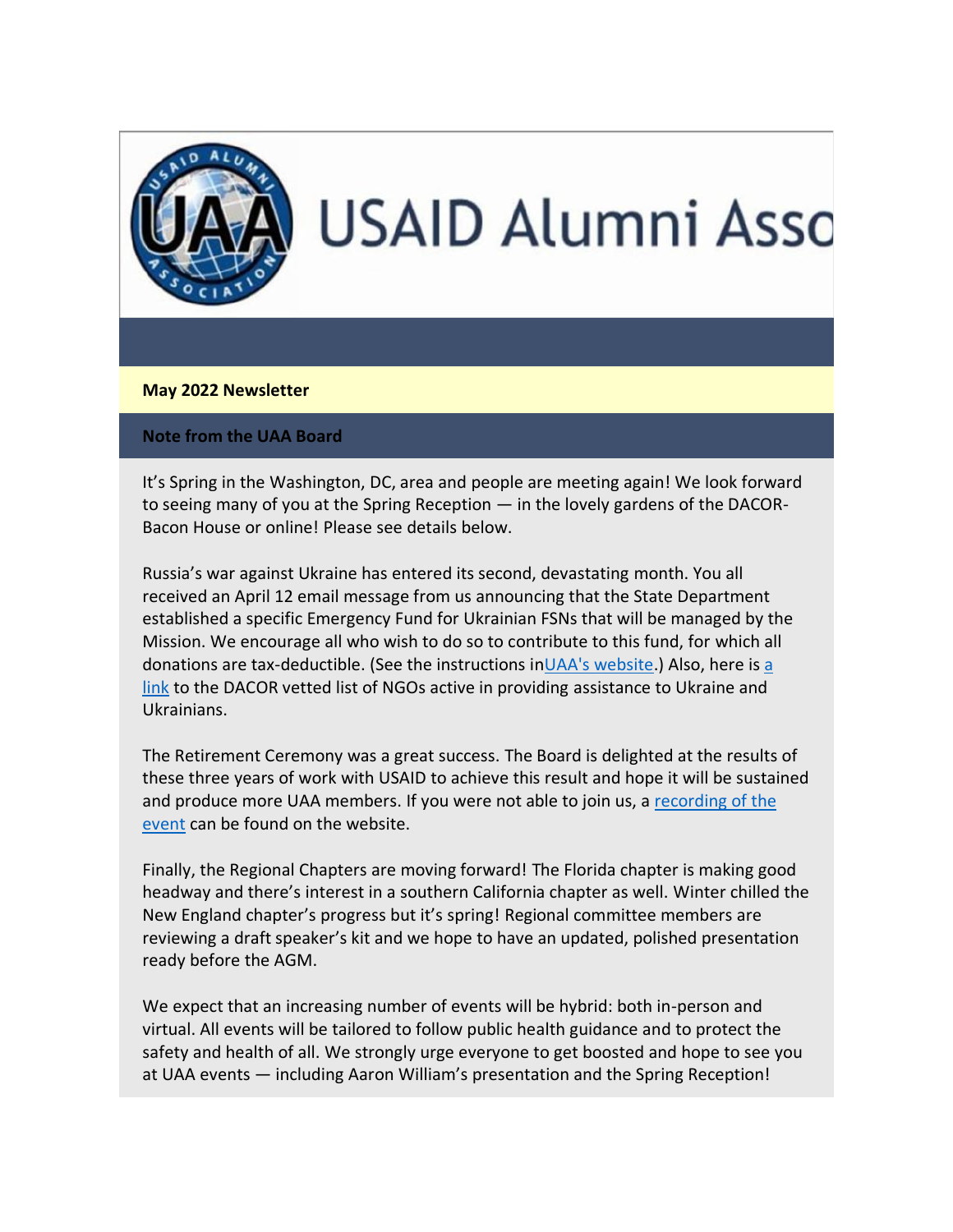# **Calendar of Upcoming UAA Events**

## *New!* **Friday, May 20, 2022 – Noon to 2:00 pm**. **Development Dialogue at**

**DACOR** (DDD). Aaron Williams, a founding member of the UAA, spent 22 years in USAID, was a Peace Corps Volunteer and was the Director of the Peace Corps. He has recently published his memoir, **A Life Unimagined — The Rewards of Mission-Driven Service in the Peace Corps and Beyond**. Many of us know Aaron, but few of us know his background and how he became the man we know. Aaron will be joined in conversation by our colleague Ambassador Jim Michel. Join us at DACOR-Bacon House for lunch and see Aaron and Jim and many other friends in person. Or **watch on-line beginning at 1:10**. Click [here](https://nam12.safelinks.protection.outlook.com/?url=https%3A%2F%2Fmms.dacorbacon.org%2FCalendar%2Fmoreinfo.php%3Feventid%3D37926&data=05%7C01%7C%7Cf4f90373a64740c6813008da2b8ee87f%7C84df9e7fe9f640afb435aaaaaaaaaaaa%7C1%7C0%7C637870190039086446%7CUnknown%7CTWFpbGZsb3d8eyJWIjoiMC4wLjAwMDAiLCJQIjoiV2luMzIiLCJBTiI6Ik1haWwiLCJXVCI6Mn0%3D%7C3000%7C%7C%7C&sdata=IH0PHJfhJdB0nPqXzESK%2F4huueu8RH3zScwKHYp0o%2FI%3D&reserved=0) to register.

*New!* **Thursday, May 26, 3:00 – 5:30 pm EDT**. UAA alumni are invited to the **Annual Spring Reception** at the **DACOR Bacon House** garden, 1801 F Street NW, Washington, DC. Those who have registered for the reception will receive instructions on how to join the Zoom meeting a few days before May 26.

*New!* **Sunday, September 11, 12:00 – 3:00 pm EDT**. The **UAA Summer Picnic** will again be held at Fort Hunt Park in Alexandria, VA.

*Reminder!!* **October 28, 2022** is the date for UAA's **Annual General Meeting** (AGM) this year. The AGM will be held in-person at the Center for Global Development. Members who prefer to attend virtually, and those who live outside the Washington DC area, will be able to join via Zoom.

*Postponed!!!* The **UAA Development Issues Committee** virtual discussion on **"Covid19 and its impact on USAID health programming and health systems"** led by Mr. **Javier Guzman** of the **Center for Global Health Policy Program** planned for Thursday, April 26, 2022, has been **postponed**. A new date will be sent when the discussion is rescheduled.

#### **New! on USAIDAlumni.**

**[In Memoriam:](https://nam12.safelinks.protection.outlook.com/?url=https%3A%2F%2Fusaidalumni.org%2Ftribute%2F&data=05%7C01%7C%7Cf4f90373a64740c6813008da2b8ee87f%7C84df9e7fe9f640afb435aaaaaaaaaaaa%7C1%7C0%7C637870190039086446%7CUnknown%7CTWFpbGZsb3d8eyJWIjoiMC4wLjAwMDAiLCJQIjoiV2luMzIiLCJBTiI6Ik1haWwiLCJXVCI6Mn0%3D%7C3000%7C%7C%7C&sdata=8JyoChU%2F1yxVjbmdMTbV4hMeC%2BEdtNGQPIpbFHE1FLY%3D&reserved=0)** John Joseph (Joe) Liebner and "Skip" Earell Edwin Kissinger, III

## **Articles:**

- *New!* [Funding requests on the Hill for Ukraine and Covid response](https://nam12.safelinks.protection.outlook.com/?url=https%3A%2F%2Fwww.devex.com%2Fnews%2Fdevex-newswire-ukraine-funding-in-the-spotlight-102793&data=05%7C01%7C%7Cf4f90373a64740c6813008da2b8ee87f%7C84df9e7fe9f640afb435aaaaaaaaaaaa%7C1%7C0%7C637870190039086446%7CUnknown%7CTWFpbGZsb3d8eyJWIjoiMC4wLjAwMDAiLCJQIjoiV2luMzIiLCJBTiI6Ik1haWwiLCJXVCI6Mn0%3D%7C3000%7C%7C%7C&sdata=bLa8OjSqtp2yPLGrsxHQv9%2Bkg7WGKj6WUeGLz%2BWT4OU%3D&reserved=0) *(by Devex, March 7, 2022)*
- *New!* [The US Foreign Affairs budget and what comes next](https://nam12.safelinks.protection.outlook.com/?url=https%3A%2F%2Fwww.devex.com%2Fnews%2Fthe-us-foreign-affairs-budget-and-what-comes-next-102836&data=05%7C01%7C%7Cf4f90373a64740c6813008da2b8ee87f%7C84df9e7fe9f640afb435aaaaaaaaaaaa%7C1%7C0%7C637870190039086446%7CUnknown%7CTWFpbGZsb3d8eyJWIjoiMC4wLjAwMDAiLCJQIjoiV2luMzIiLCJBTiI6Ik1haWwiLCJXVCI6Mn0%3D%7C3000%7C%7C%7C&sdata=3oT0eeFXLggjcGLi9qvlvkiHCwkgV6UQrVniYu1SElQ%3D&reserved=0) *(by Devex, Adva Saldinger, March 14, 2022)*
- *New!* [The Power of Partnerships Start here](https://nam12.safelinks.protection.outlook.com/?url=https%3A%2F%2Fwww.youtube.com%2Fwatch%3Fv%3DciVwTufdlUE&data=05%7C01%7C%7Cf4f90373a64740c6813008da2b8ee87f%7C84df9e7fe9f640afb435aaaaaaaaaaaa%7C1%7C0%7C637870190039086446%7CUnknown%7CTWFpbGZsb3d8eyJWIjoiMC4wLjAwMDAiLCJQIjoiV2luMzIiLCJBTiI6Ik1haWwiLCJXVCI6Mn0%3D%7C3000%7C%7C%7C&sdata=1O1%2Bzuq%2BJOMbXiDG66u7oH707hduvqnJsqiAPCBKxeU%3D&reserved=0) *(by Skoll World Forum, April 7, 2022). You can also read the transcript of the interview [here\).](https://nam12.safelinks.protection.outlook.com/?url=https%3A%2F%2Fwww.usaid.gov%2Fnews-information%2Fspeeches%2Fmar-29-2022-administrator-samantha-power-scott-simon-skoll-foundation-2022-world-forum%3Futm_medium%3Demail%26utm_source%3Dgovdelivery&data=05%7C01%7C%7Cf4f90373a64740c6813008da2b8ee87f%7C84df9e7fe9f640afb435aaaaaaaaaaaa%7C1%7C0%7C637870190039086446%7CUnknown%7CTWFpbGZsb3d8eyJWIjoiMC4wLjAwMDAiLCJQIjoiV2luMzIiLCJBTiI6Ik1haWwiLCJXVCI6Mn0%3D%7C3000%7C%7C%7C&sdata=G%2BA3T0F14jl1tic4YsaBNSsIKPuZI0p0wZ%2Blw8V9tIk%3D&reserved=0)*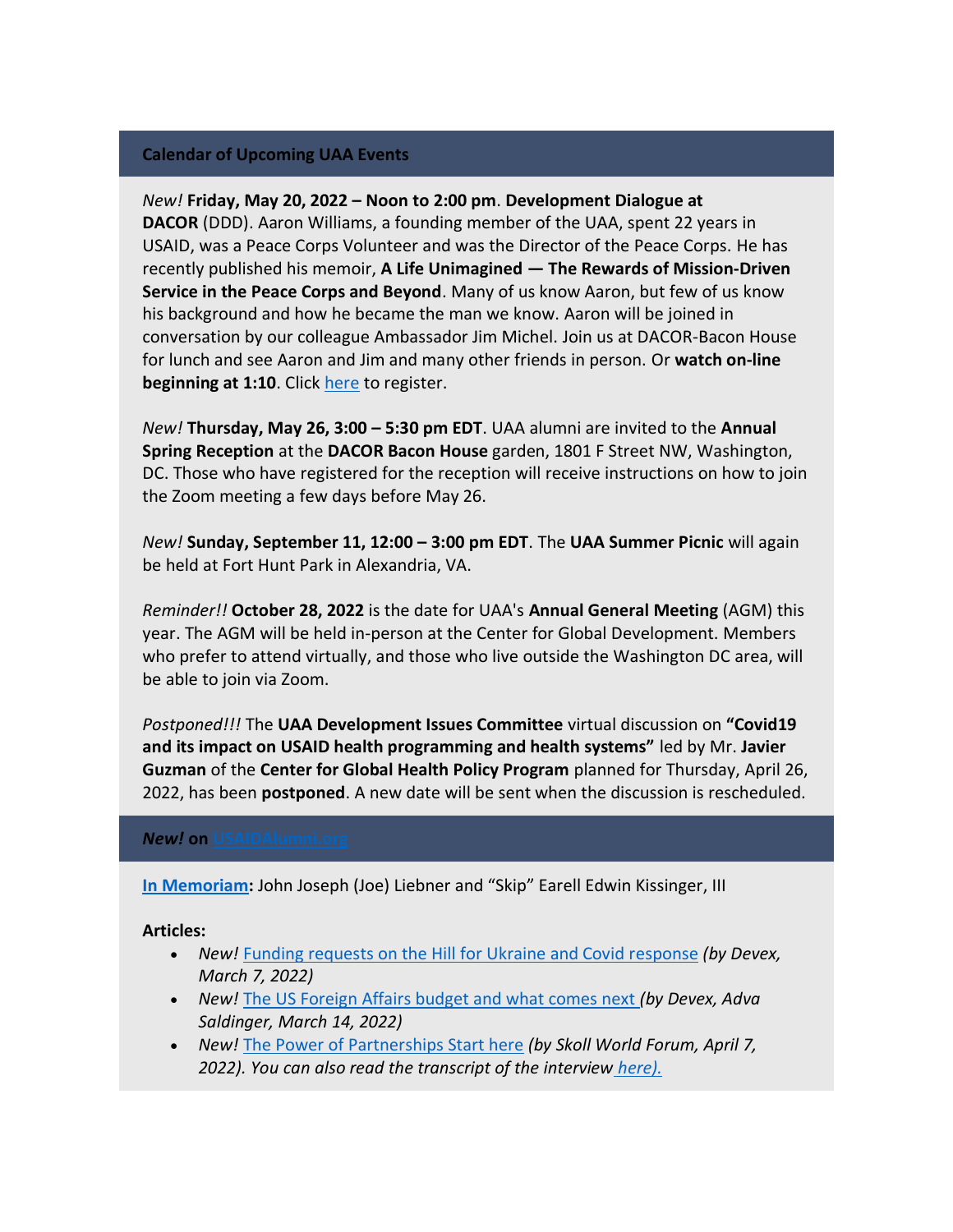### **Bulletin Board:**

- [DACOR List of Comprehensive Ways to Contribute Assistance to Ukrainians](https://nam12.safelinks.protection.outlook.com/?url=http%3A%2F%2Fwww.dacorbacon.org%2Fdocs%2FWays_to_Support_the_People_of_Ukraine_04.07.22.pdf&data=05%7C01%7C%7Cf4f90373a64740c6813008da2b8ee87f%7C84df9e7fe9f640afb435aaaaaaaaaaaa%7C1%7C0%7C637870190039086446%7CUnknown%7CTWFpbGZsb3d8eyJWIjoiMC4wLjAwMDAiLCJQIjoiV2luMzIiLCJBTiI6Ik1haWwiLCJXVCI6Mn0%3D%7C3000%7C%7C%7C&sdata=YN30VlpCxF78B5E1xFj%2BDTMAe5i1JTZWlJCqabtp3aA%3D&reserved=0)
- [USAID Administrator Power on Localization at the Skoll World Forum](https://nam12.safelinks.protection.outlook.com/?url=https%3A%2F%2Fusaidalumni.org%2Fwp-content%2Fuploads%2F2022%2F04%2FUSAID-Administrator-on-Localization-at-Skoll.pdf&data=05%7C01%7C%7Cf4f90373a64740c6813008da2b8ee87f%7C84df9e7fe9f640afb435aaaaaaaaaaaa%7C1%7C0%7C637870190039086446%7CUnknown%7CTWFpbGZsb3d8eyJWIjoiMC4wLjAwMDAiLCJQIjoiV2luMzIiLCJBTiI6Ik1haWwiLCJXVCI6Mn0%3D%7C3000%7C%7C%7C&sdata=LZRKqGZ8uY9sbF3UfeKESNoSS8xWSTgWr%2BBfxhCL1Lw%3D&reserved=0)
- [Marked and Branded by Holly Ferrette](https://nam12.safelinks.protection.outlook.com/?url=https%3A%2F%2Fusaidalumni.org%2Fwp-content%2Fuploads%2F2022%2F04%2FMarket-and-Branded-1.pdf&data=05%7C01%7C%7Cf4f90373a64740c6813008da2b8ee87f%7C84df9e7fe9f640afb435aaaaaaaaaaaa%7C1%7C0%7C637870190039086446%7CUnknown%7CTWFpbGZsb3d8eyJWIjoiMC4wLjAwMDAiLCJQIjoiV2luMzIiLCJBTiI6Ik1haWwiLCJXVCI6Mn0%3D%7C3000%7C%7C%7C&sdata=mgjbvTjrGvUuolsGDV6A%2FALEhMu0EA5g2jsoLqjODhU%3D&reserved=0)
- [USAID announces Global Fragility Act Countries](https://nam12.safelinks.protection.outlook.com/?url=https%3A%2F%2Fusaidalumni.org%2Fwp-content%2Fuploads%2F2022%2F04%2FAID-Announces-Global-Fragility-Act-Countries.pdf&data=05%7C01%7C%7Cf4f90373a64740c6813008da2b8ee87f%7C84df9e7fe9f640afb435aaaaaaaaaaaa%7C1%7C0%7C637870190039086446%7CUnknown%7CTWFpbGZsb3d8eyJWIjoiMC4wLjAwMDAiLCJQIjoiV2luMzIiLCJBTiI6Ik1haWwiLCJXVCI6Mn0%3D%7C3000%7C%7C%7C&sdata=Wf%2BKLsvmOFV8F5HLDufejmRD9p5vcpzgXT0L02QyAEM%3D&reserved=0)
- [Dilian Deal Memorial Scholarship](https://nam12.safelinks.protection.outlook.com/?url=https%3A%2F%2Fusaidalumni.org%2Fwp-content%2Fuploads%2F2022%2F04%2FDilian-Deal-Scholarship-2.pdf&data=05%7C01%7C%7Cf4f90373a64740c6813008da2b8ee87f%7C84df9e7fe9f640afb435aaaaaaaaaaaa%7C1%7C0%7C637870190039086446%7CUnknown%7CTWFpbGZsb3d8eyJWIjoiMC4wLjAwMDAiLCJQIjoiV2luMzIiLCJBTiI6Ik1haWwiLCJXVCI6Mn0%3D%7C3000%7C%7C%7C&sdata=vE%2FBxql992HzZy2j%2B1g2VJ4wk6LOy8Q%2F6l1BXLyTvU4%3D&reserved=0)
- USGLC: [Liz Schrayer's Top 7 Takeaways from Administration's Budget Request](https://nam12.safelinks.protection.outlook.com/?url=https%3A%2F%2Fusaidalumni.org%2Fwp-content%2Fuploads%2F2022%2F03%2FTop7Takeaways-AID-Budget-2.pdf&data=05%7C01%7C%7Cf4f90373a64740c6813008da2b8ee87f%7C84df9e7fe9f640afb435aaaaaaaaaaaa%7C1%7C0%7C637870190039086446%7CUnknown%7CTWFpbGZsb3d8eyJWIjoiMC4wLjAwMDAiLCJQIjoiV2luMzIiLCJBTiI6Ik1haWwiLCJXVCI6Mn0%3D%7C3000%7C%7C%7C&sdata=MMoUCKPLNTaMoeANujmdP35OhEzRuXB96%2BX%2BywBqqeI%3D&reserved=0)
- [CSIS Livestream on 50 Years of Bangladesh-U.S. Relations and Beyond](https://nam12.safelinks.protection.outlook.com/?url=https%3A%2F%2Fusaidalumni.org%2Fwp-content%2Fuploads%2F2022%2F03%2F50YearsBangladeshUS.pdf&data=05%7C01%7C%7Cf4f90373a64740c6813008da2b8ee87f%7C84df9e7fe9f640afb435aaaaaaaaaaaa%7C1%7C0%7C637870190039086446%7CUnknown%7CTWFpbGZsb3d8eyJWIjoiMC4wLjAwMDAiLCJQIjoiV2luMzIiLCJBTiI6Ik1haWwiLCJXVCI6Mn0%3D%7C3000%7C%7C%7C&sdata=VWyM3dWmmskyDmjbvQ76NeoZTlD4fyZH26XhZKf72Ww%3D&reserved=0)

## **Ways to Support the People of Ukraine**



DACOR has shared with UAA a list of reputable organizations to which UAA members can contribute to support Ukraine and Ukrainians. See the list [here.](https://nam12.safelinks.protection.outlook.com/?url=http%3A%2F%2Fwww.dacorbacon.org%2Fdocs%2FWays_to_Support_the_People_of_Ukraine_04.07.22.pdf&data=05%7C01%7C%7Cf4f90373a64740c6813008da2b8ee87f%7C84df9e7fe9f640afb435aaaaaaaaaaaa%7C1%7C0%7C637870190039086446%7CUnknown%7CTWFpbGZsb3d8eyJWIjoiMC4wLjAwMDAiLCJQIjoiV2luMzIiLCJBTiI6Ik1haWwiLCJXVCI6Mn0%3D%7C3000%7C%7C%7C&sdata=YN30VlpCxF78B5E1xFj%2BDTMAe5i1JTZWlJCqabtp3aA%3D&reserved=0)

## **Two Retired USAID Executives Sought for Afghan Relocation Effort**

Retired FSOs who are interested in serving for 1-2 years on a **recall appointment** as USAID liaison to the State Department Coordinator for Afghan Relocation Efforts should reach out to Sheila Samuel[sssamuels@usaid.gov](mailto:ssamuels@usaid.gov) and cc Diane Moore at [dimoore@usaid.gov.](mailto:dimoore@usaid.gov) These positions are not in USAJOBS but are being recruited privately, including through UAA, from among former USAID senior employees (FS-1 or GS-15 and above).

For details, see the UAA website's [Jobs & Volunteers Opportunities](https://nam12.safelinks.protection.outlook.com/?url=https%3A%2F%2Fusaidalumni.org%2Fget-involved%2Fjob-volunteer-opportunities%2F&data=05%7C01%7C%7Cf4f90373a64740c6813008da2b8ee87f%7C84df9e7fe9f640afb435aaaaaaaaaaaa%7C1%7C0%7C637870190039086446%7CUnknown%7CTWFpbGZsb3d8eyJWIjoiMC4wLjAwMDAiLCJQIjoiV2luMzIiLCJBTiI6Ik1haWwiLCJXVCI6Mn0%3D%7C3000%7C%7C%7C&sdata=HWoUxySCjf4Yoc%2F6fajXZvmCQi2Usv%2BQS6x918gNoBc%3D&reserved=0) page.

#### **UAA Annual Spring Reception**

UAA alumni are invited to the Annual Spring Reception on Thursday, May 26, 3:00-5:30 p.m. at the DACOR Bacon House garden, 1801 F Street NW, Washington, DC 20006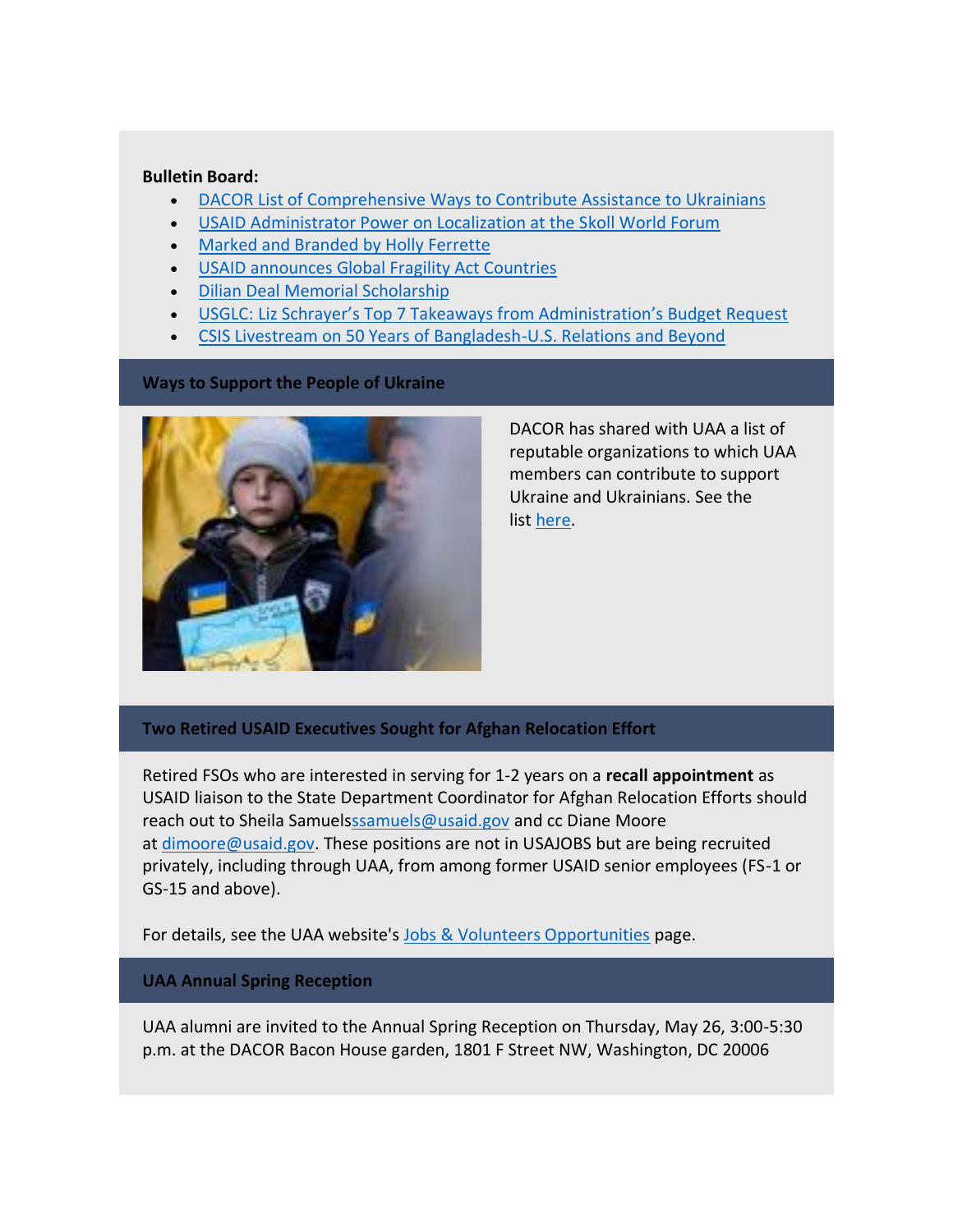Join us for this Spring afternoon gathering, to be held in both in-person and virtually, to help us "Spring forward" from the two-year Covid pandemic to celebrate Spring and beyond. Bring your partner or friend, or come by yourself, to join a pleasurable gettogether with other UAA members.

In deference to Covid concerns, DACOR requires that all visitors must be fully vaccinated. When registering for in-person attendance, you are requested to attest that you and your guests are fully vaccinated. DACOR no longer requires that its visitors wear masks indoors; thus, wearing masks is optional for the UAA reception.

RSVP: Please send acceptances to attend no later than Saturday, May 14.

Click **[here](https://nam12.safelinks.protection.outlook.com/?url=https%3A%2F%2Fr20.rs6.net%2Ftn.jsp%3Ff%3D001SIbbxYFjCqLvTd22Nsu4Xm8EsLwZBjRUeVjEbD6PHpZXvlKey6MpjgSc6wiR-gVUN7fZ17AQTFALD3vQIqONZ4PXn9NHD8tcXSN5EGxIeJI3aQHOaSPTlMvK2pcdXNEAUEAOF79wLQ4pQYI4hrZWxw%3D%3D%26c%3DbtLTHA9GjEh-Eh1r_6oYmP4Zo5CZ3-BlYSgbgaaicCVB-_Bmw-ZYOg%3D%3D%26ch%3DX2XohToD_Z4AzSV_wKjl9uspNjJ0NdRXwkhHGeB8FKiC-sBCn5S7RA%3D%3D&data=05%7C01%7C%7Cf4f90373a64740c6813008da2b8ee87f%7C84df9e7fe9f640afb435aaaaaaaaaaaa%7C1%7C0%7C637870190039086446%7CUnknown%7CTWFpbGZsb3d8eyJWIjoiMC4wLjAwMDAiLCJQIjoiV2luMzIiLCJBTiI6Ik1haWwiLCJXVCI6Mn0%3D%7C3000%7C%7C%7C&sdata=UZUmEeZ5wka7%2FZ01ViUtBonqaOgxxkx2OFmpBcVkebw%3D&reserved=0)** to sign-up to attend in person. Click **[here](https://nam12.safelinks.protection.outlook.com/?url=https%3A%2F%2Fr20.rs6.net%2Ftn.jsp%3Ff%3D001SIbbxYFjCqLvTd22Nsu4Xm8EsLwZBjRUeVjEbD6PHpZXvlKey6MpjgSc6wiR-gVUCeaf5_y6vkR5FdmjkIMUZNpYqX2vae6CZi0NBmXEEDa-HYIjLVquid7oGJUDn3qNJdIoeFjOLOhJxrkSZc4b4Q%3D%3D%26c%3DbtLTHA9GjEh-Eh1r_6oYmP4Zo5CZ3-BlYSgbgaaicCVB-_Bmw-ZYOg%3D%3D%26ch%3DX2XohToD_Z4AzSV_wKjl9uspNjJ0NdRXwkhHGeB8FKiC-sBCn5S7RA%3D%3D&data=05%7C01%7C%7Cf4f90373a64740c6813008da2b8ee87f%7C84df9e7fe9f640afb435aaaaaaaaaaaa%7C1%7C0%7C637870190039086446%7CUnknown%7CTWFpbGZsb3d8eyJWIjoiMC4wLjAwMDAiLCJQIjoiV2luMzIiLCJBTiI6Ik1haWwiLCJXVCI6Mn0%3D%7C3000%7C%7C%7C&sdata=%2FfZvbsR7ZcOVWcPf%2BDC8YoLs5r2Sow6YoOqMKv03eGE%3D&reserved=0)** to sign-up to participate virtually (via Zoom).

Those who have registered for the reception will receive UAA instructions on how to join the Zoom meeting a few days before May 26.

We hope you will join us for this special social occasion in a lovely garden setting with food and drinks for all. This event is free of charge to UAA member and their spouse or partner.

#### **New Venues for UAA's In-Person Meetings?**

UAA is planning to resume in-person events in the coming months, depending on the evolution of the Covid-19 pandemic. We are looking for venues to host up to 20 people for Board and Executive Committee meetings and up to 50 people for Development Issues Committee sessions.

If you or your organization has such space that could be made available to UAA, please send a note to the Secretary of UAA's Board, Terry Brown, [here.](mailto:t4brown99@aol.com?subject=Venues%20for%20UAA%20Meetings)

Thanks!

#### **USAID Executive Retirement Ceremony**

By all accounts, the April 7th virtual Retirement Ceremony honoring a diverse group of over one hundred SFS and SES 2017-2021 retirees was a resounding success. Over 400 retirees and USAID staff participated in the webinar. Administrator Samantha Power spoke (from Moldova, bordering Ukraine), as did UAA Board Member Anne Aarnes. Ten retirees shared their thoughts on their most memorable moments with USAID and on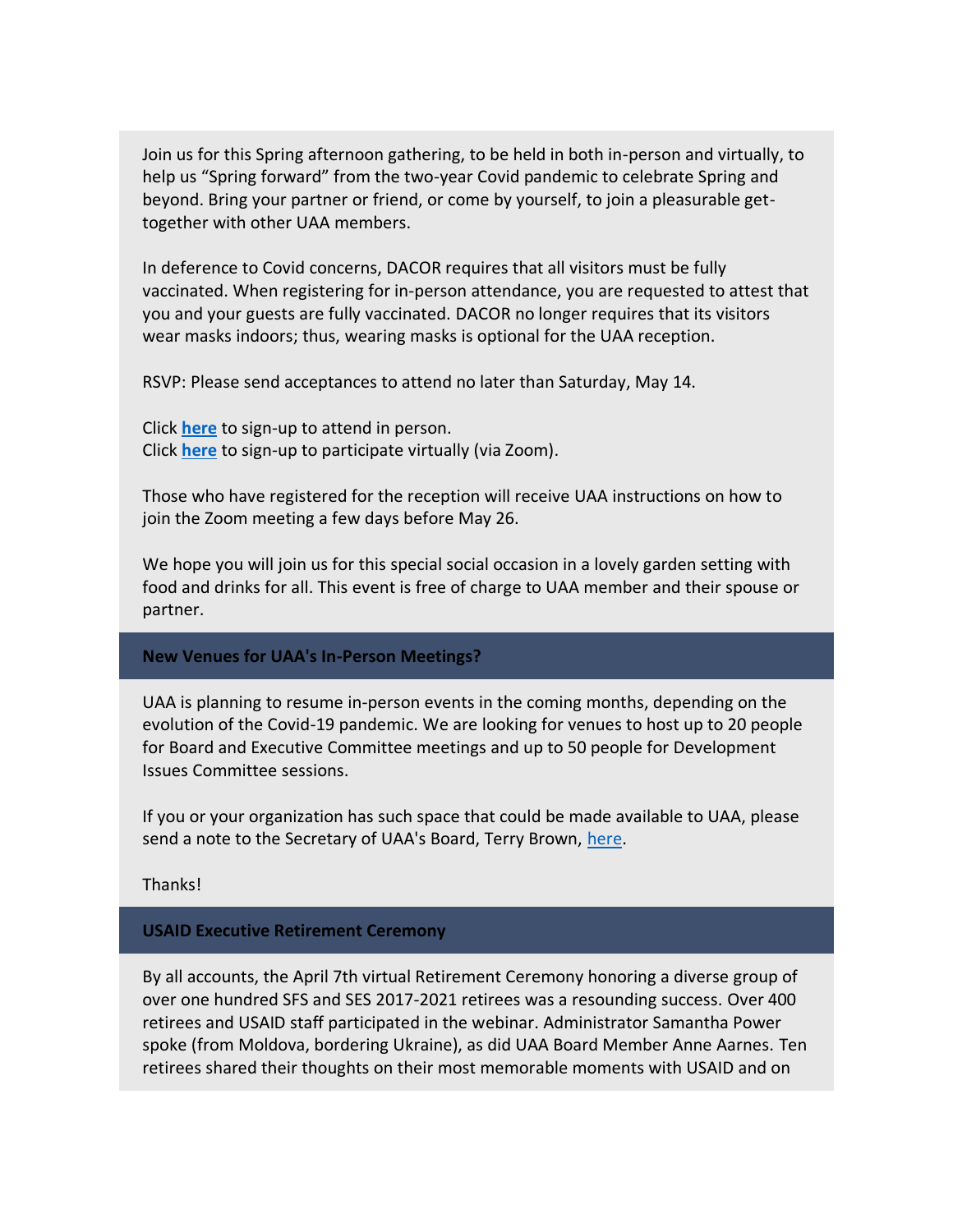why USAID remains important. Chat rooms re-connected hundreds of colleagues from around the world.

This service recognition event was the result of a UAA initiative co-led by Tom Nicastro and Jim Bever, and was endorsed by USAID under the umbrella of the UAA-USAID MOU. Please click [here](https://nam12.safelinks.protection.outlook.com/?url=https%3A%2F%2Fyoutu.be%2Fyyu8GPTfwX8&data=05%7C01%7C%7Cf4f90373a64740c6813008da2b8ee87f%7C84df9e7fe9f640afb435aaaaaaaaaaaa%7C1%7C0%7C637870190039086446%7CUnknown%7CTWFpbGZsb3d8eyJWIjoiMC4wLjAwMDAiLCJQIjoiV2luMzIiLCJBTiI6Ik1haWwiLCJXVCI6Mn0%3D%7C3000%7C%7C%7C&sdata=ATsQZfuAreSNIbzcdaJnW68FtC%2BxPOoW8M3Af66t0x0%3D&reserved=0) to view the event.

#### **2022 UAA Awards Program**

In 2022, the UAA will continue to recognize significant contributions by UAA members through its signature Alumni of the Year Awards. The 2022 UAA Awards Program guidance is provided on the UAA website. Please [click here.](https://nam12.safelinks.protection.outlook.com/?url=https%3A%2F%2Fusaidalumni.org%2Falumni-awards%2F&data=05%7C01%7C%7Cf4f90373a64740c6813008da2b8ee87f%7C84df9e7fe9f640afb435aaaaaaaaaaaa%7C1%7C0%7C637870190039086446%7CUnknown%7CTWFpbGZsb3d8eyJWIjoiMC4wLjAwMDAiLCJQIjoiV2luMzIiLCJBTiI6Ik1haWwiLCJXVCI6Mn0%3D%7C3000%7C%7C%7C&sdata=m8tUqrDiQ9RECuaca4NOJvOisbjFB3WWxTEn3IxrzuY%3D&reserved=0)

The Awards Committee will accept nominations for Alumni of the Year, beginning now until July 31, 2022. Send nominations electronically to[:awards@usaidalumni.org.](mailto:awards@usaidalumni.org) The award winners will be announced at the Annual General Meeting in October.

### **UAA-DACOR Development Dialogue**



On **April 20, 2022**, the UAA/DACOR Development Dialogue heard a forceful and timely presentation by **Frank Vogl** on "**Authoritarian Kleptocracy – Western Complicity and Rising Threats to National Security**." Vogl, former World Bank official and international journalist, is the author of*The Enablers – How the West Supports Kleptocrats and Corruption – Endangering our Democracy.* Vogl focused on these widespread and complex issues and on actions currently being taken by AID and others — and what more is needed. Click **[here](https://nam12.safelinks.protection.outlook.com/?url=https%3A%2F%2Fvimeo.com%2F701380615%2F4322053088&data=05%7C01%7C%7Cf4f90373a64740c6813008da2b8ee87f%7C84df9e7fe9f640afb435aaaaaaaaaaaa%7C1%7C0%7C637870190039086446%7CUnknown%7CTWFpbGZsb3d8eyJWIjoiMC4wLjAwMDAiLCJQIjoiV2luMzIiLCJBTiI6Ik1haWwiLCJXVCI6Mn0%3D%7C3000%7C%7C%7C&sdata=Z0hODURNBDDhN3Z23T8idYSf1Q74Tkaz5unHiG3aaek%3D&reserved=0)** to hear the hourlong program, including the Q&A period.

**Public Outreach**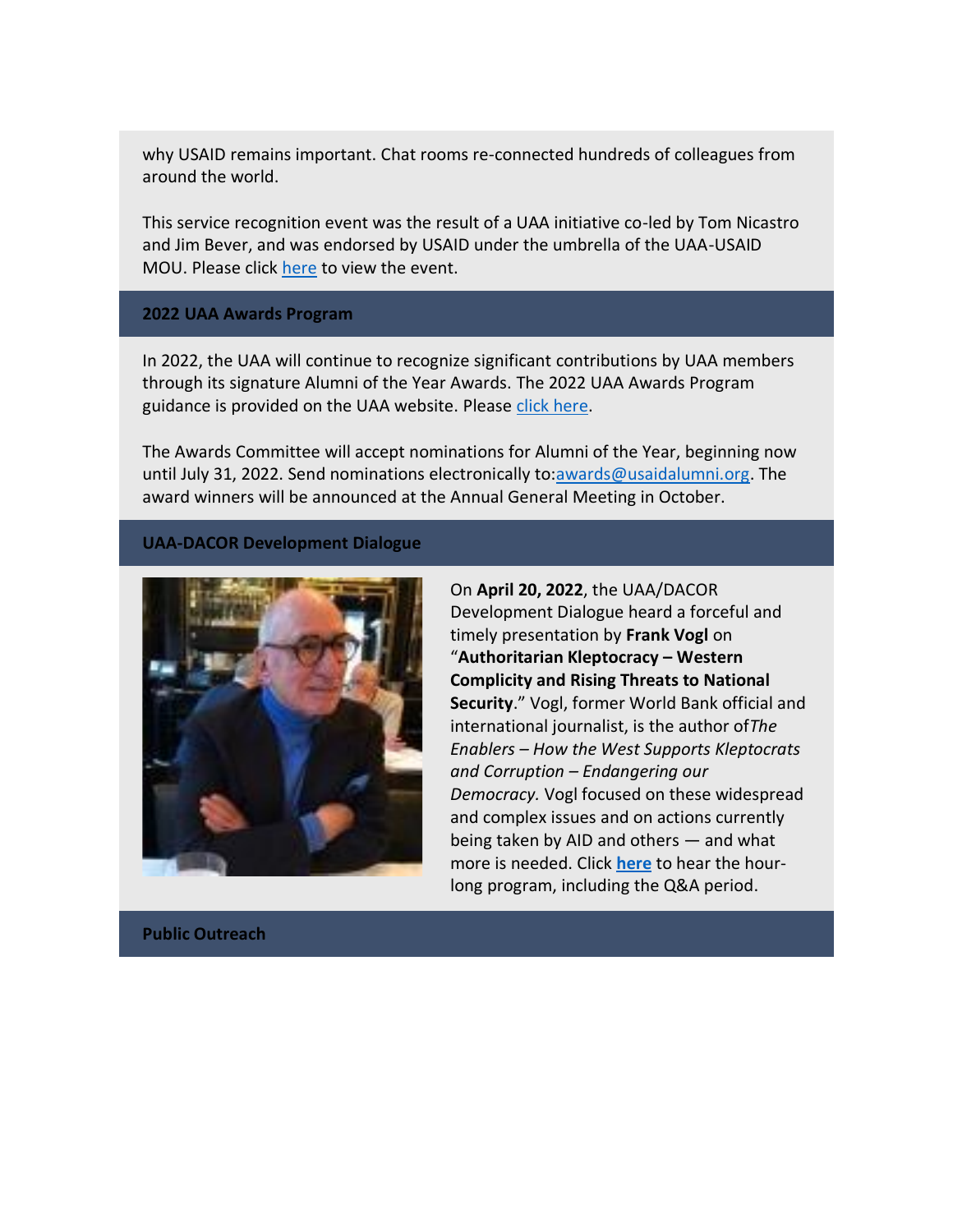

Responding to a request to UAA from AFSA, Board member Jim Bever is giving a series of talks for the Road Scholar organization on the importance of US foreign assistance and USAID. Road Scholar is a non-profit that since 1975 has been creating experiential learning opportunities for "lifelong learners," previously under the name Elderhostel. On March 31 and April 21, 2022, Jim spoke in Washington, DC, to two groups of Road Scholars totaling about 100 people from 25 states. Another talk is scheduled for early June.

#### **Development Resources**

Please remember to send information of YOUR new book or others you have become aware of to [Jpielemeie@aol.com.](mailto:Jpielemeie@aol.com) The Bibliography is a compendium of more than 250 titles written by USAID officers, spouses, children and FSNs and is available to retirees, students, researchers, and general readers a[twww.usaidalumni.org.](https://nam12.safelinks.protection.outlook.com/?url=http%3A%2F%2Fwww.usaidalumni.org%2F&data=05%7C01%7C%7Cf4f90373a64740c6813008da2b8ee87f%7C84df9e7fe9f640afb435aaaaaaaaaaaa%7C1%7C0%7C637870190039086446%7CUnknown%7CTWFpbGZsb3d8eyJWIjoiMC4wLjAwMDAiLCJQIjoiV2luMzIiLCJBTiI6Ik1haWwiLCJXVCI6Mn0%3D%7C3000%7C%7C%7C&sdata=pedy%2BSPtkmMcTZrlPBT9SyGea0xWIDyQCSenz4mf5k4%3D&reserved=0)

**Alumni Profile: Alfred Nakatsuma**



Alfred Nakatsuma retired the end of 2019 and planned to visit old friends where he was posted (Guatemala, Indonesia, Philippines and Thailand), but Covid grounded him. Instead, he tracked down special colleagues with whom he had worked since 1984 while collaborating with USAID/Peru as a Fulbright Grantee, then as a PSC in USAID/Bolivia before joining the Foreign Service in 1988. He expressed thanks to those who inspired him or helped him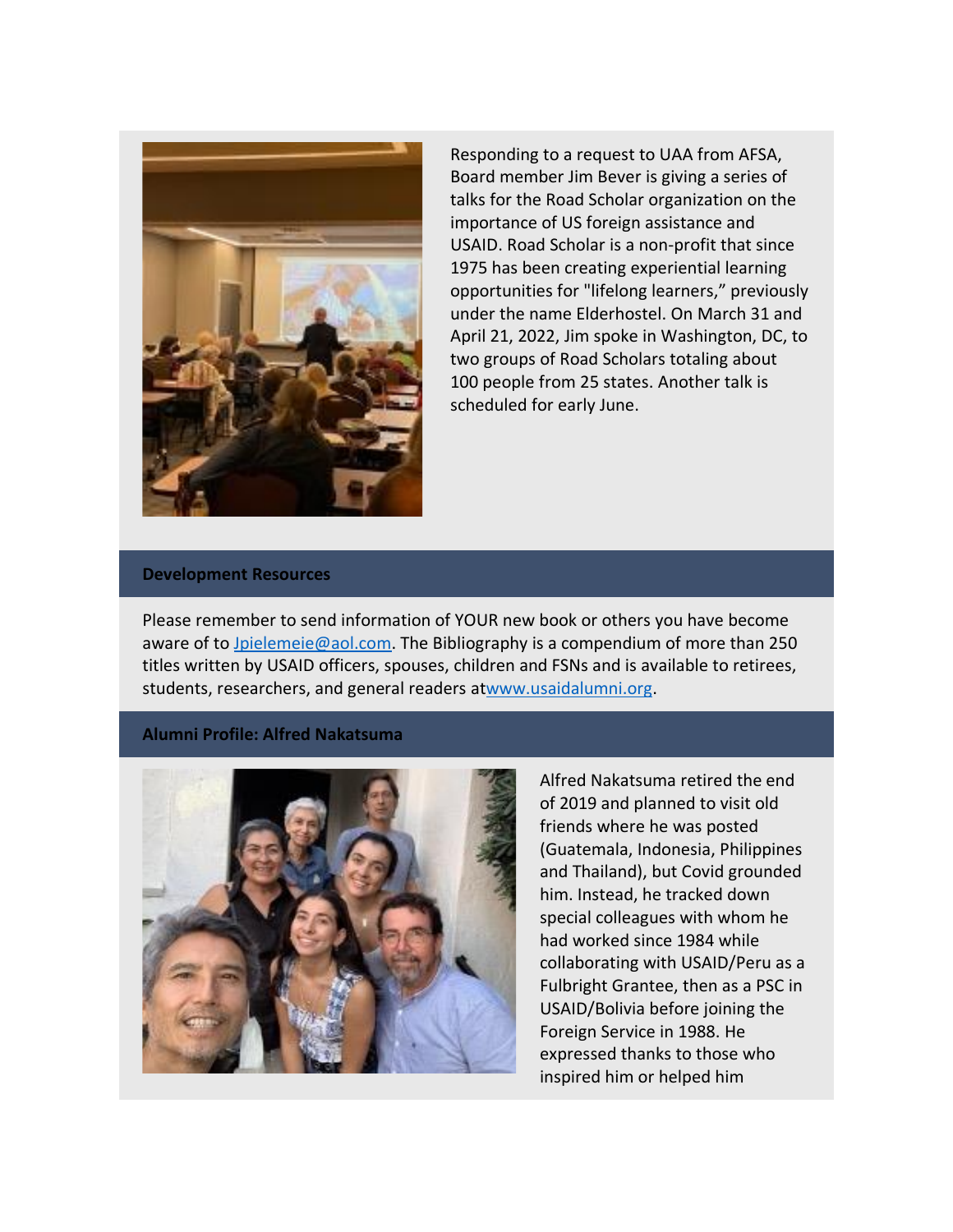Nakatsuma (front) in Los Angeles with his mother and brother (top), and family from Mexico

throughout his career. He reached almost everybody on his list, and had fabulous exchanges for which he is extremely grateful.

They greatly enriched his perspectives about career and life, including the following reflections.

The greatest gift USAID gave him was the ability to befriend extraordinary people. While working, he enjoyed these relationships, but didn't fully*appreciate* them as much as now.

He questioned whether during 35+ years of hard work he accomplished his goal to help the poor and protect the environment. He concluded that development is so complicated, attribution is difficult and results change with time, so it's hard to know. He feels he didn't fulfill his dreams of achieving big, lasting impact, with the possible exceptions of the 2 million-hectare Maya Biosphere Reserve in Guatemala and the TransJakarta public bus system in Indonesia, which he initiated and led for USAID. After 32 and 20 years of operation, respectively, they are still successfully supporting the poor and conserving the environment.

Whatever USAID does, successful or not, is always a team effort. USAID employees were all inextricably woven together as a team and needed each other at every step, so no individual gets the blame for failure or credit for success.

Now a couple years after retiring, he continues to do what most motivates him helping people and the planet. Through various programs and universities, he mentors future development professionals, gives pro-bono support to environmental organizations and serves as advisor to a project reducing ocean plastics in South East Asia. He lives with mother and brother in Los Angeles to share the health care and joy of being together again after a long career abroad.